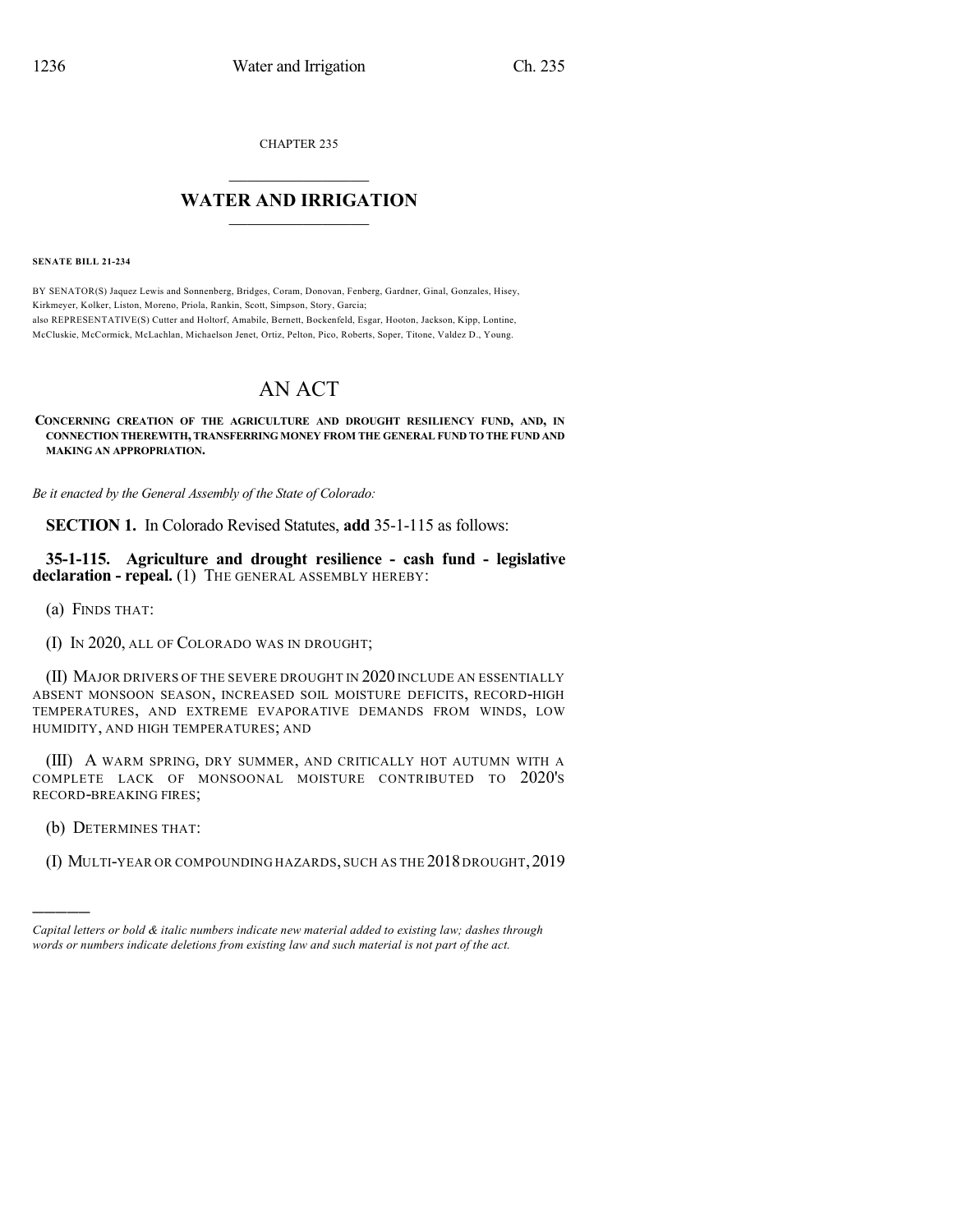FREEZE, 2020 DROUGHT, AND WILDFIRES, TAKE DEEP ECONOMIC AND ECOLOGICAL TOLLS ON COLORADO'S AGRICULTURE;

(II) CLIMATE OUTLOOKS FOR 2021 INDICATE DROUGHT CONDITIONS ARE EXPECTED TO CONTINUE;

(III) MORE THAN ONE HUNDRED STUDIES PUBLISHED SINCE 2013 SHOW STRONG CONSENSUS THAT CLIMATE CHANGE PROMOTES THE WEATHER CONDITIONS ON WHICH WILDFIRES DEPEND, ENHANCING THEIR LIKELIHOOD AND INCREASING THEIR SEVERITY; AND

(IV) BY 2050, DROUGHT MAY COST COLORADO AN ADDITIONAL FIVE HUNDRED ELEVEN MILLION DOLLARS IN EXPECTED ANNUAL DAMAGES TO AGRICULTURE; AND

(c) DECLARES THAT SUPPORTING AGRICULTURAL DROUGHT AND CLIMATE RESILIENCE IS ESSENTIAL TO A STRONG AND PROSPEROUS FUTURE FOR AGRICULTURE IN COLORADO.

(2)(a) THE AGRICULTURE AND DROUGHT RESILIENCY FUND, REFERRED TO IN THIS SECTION AS THE "FUND", IS HEREBY CREATED IN THE STATE TREASURY. THE FUND CONSISTS OF MONEY CREDITED TO THE FUND PURSUANT TO SUBSECTION  $(2)(b)$  OF THIS SECTION AND ANY OTHER MONEY THAT THE GENERAL ASSEMBLY MAY APPROPRIATE OR TRANSFER TO THE FUND. THE STATE TREASURER SHALL CREDIT ALL INTEREST AND INCOME DERIVED FROM THE DEPOSIT AND INVESTMENT OF MONEY IN THE FUND TO THE FUND.

(b) WITHIN THREE DAYS AFTER THE EFFECTIVE DATE OF THIS SECTION, THE STATE TREASURER SHALL TRANSFER THREE MILLION DOLLARS FROM THE GENERAL FUND TO THE FUND.

(3)(a) THE DEPARTMENT SHALL COLLABORATE AND COORDINATE AS NECESSARY WITH THE DEPARTMENT OF NATURAL RESOURCES, THE COLORADO WATER CONSERVATION BOARD, AND THE GOVERNOR'S AGRICULTURAL IMPACT TASK FORCE TO IDENTIFY THE MOST EFFECTIVE AND EFFICIENT USES OF THE MONEY IN THE FUND.

(b) SUBJECT TO ANNUAL APPROPRIATION BY THE GENERAL ASSEMBLY, THE DEPARTMENT SHALL USE THE MONEY IN THE FUND TO ENGAGE IN ACTIVITIES THAT PROMOTE THE ABILITY OF THE STATE TO ANTICIPATE,PREPARE FOR,MITIGATE,ADAPT TO, OR RESPOND TO ANY EVENT, TREND, OR CLIMATOLOGICAL DISTURBANCE RELATED TO DROUGHT OR CLIMATE, INCLUDING:

(I) PROVIDING MONEY FOR AGRICULTURAL WATER PROJECTS, INCLUDING MATCHING FUNDS FOR STATE OR FEDERAL GRANTS;

(II) SUPPORTING RECOVERY OF GRAZING LANDS FOLLOWING WILDFIRE DEVASTATION EXACERBATED BY DROUGHT CONDITIONS; OR

(III) PROVIDING TO PRODUCERS, AS DEFINED BY THE FEDERAL DEPARTMENT OF AGRICULTURE,TECHNICAL ASSISTANCE TO HELP PREPARE AND PLAN FOR FUTURE OR PERSISTENT DROUGHT CONDITIONS.